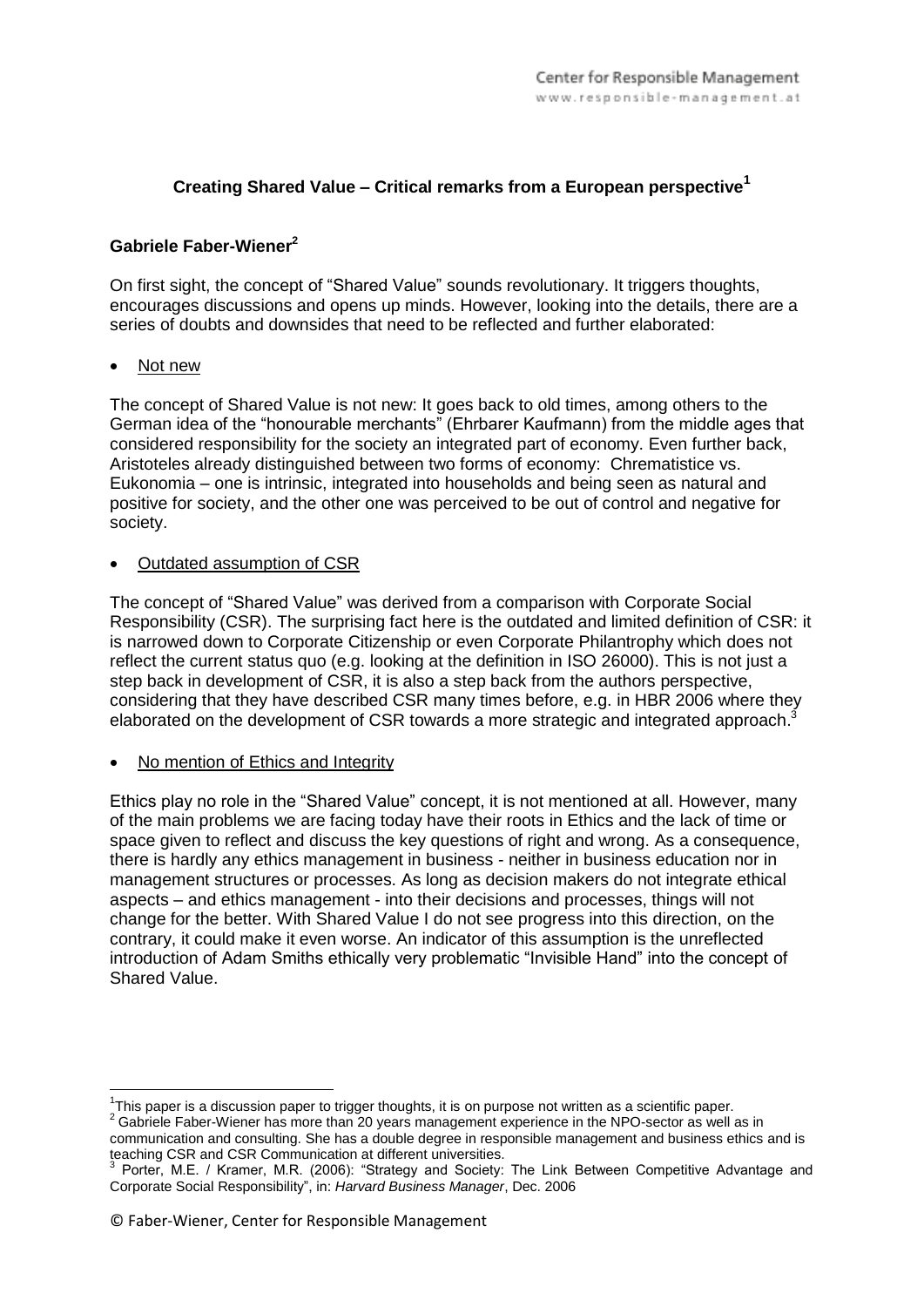### Limited concept

There is not a market for everyone and everything. Having said that, I disagree with the assumption that just by following the principle of Shared Value, society's overall interests would be served. As we see with many social issues and problems, not everything can be solved with market forces. Being a communication expert, I know that there are factors that make a story interesting to follow up and some that do not. What happens with those social issues that are not interesting enough for a company? Are they "left" to the public area to be dealt with?

### **Externalities**

What happens with the responsibility of the company for its externalities, i.e. the problems it causes that presently have to be dealt with by the public? This major problem is still not solved but in fact turned around. Shared Value could make it worse, since it does not trigger a change of mindset but focuses on the need for self interest.

#### Money-driven

The concept of Shared Value is a very utilitarian concept. It is money-driven instead of needs-driven. What does that mean? If money rules and not the needs of people, decisions are not being taken with the main focus "What would be the best solution for the needs of the people?" but "What could we do best for our money?" – The outcome of this creates dangerous dynamics, as can be seen in the NGO sector where this way of thinking has led to very negative examples (e.g. the after-effects of the Tsunami in Indonesia and the overflow of money available).

### Efficiency vs. Effectivity

Business is driven by the need for efficiency. Developing solutions for social needs however have to do with effectiveness, very often they involve open discourse and a long time of thinking and reflecting before positive results turn out. In business time is money, so open discourse is neither appreciated nor encouraged in companies. How does that go together?

## Profit Maximization vs. Profit Orientation

Shared Value strengthens the principle of Profit Maximization. By definition of mathematics, one can only maximize one thing, not more. I would rather see the future in Profit Orientation which would NOT undermine productivity but incorporate ethics in decision making and management (e.g. Management by Ethics by Peter Ulrich) and by that could and probably would lead to an indirect business case as well.

## Homo Oeconomicus or Balance

In the last decade(s) we have experienced an "economization" of society in all aspects, from education to politics. With the concept of Shared Value, there is a strong tendency that this "Homo Oeconomicus" is in fact being strengthened, since by taking on social problems the role of business would become even stronger. This leads to the question: What does society need from business and what not?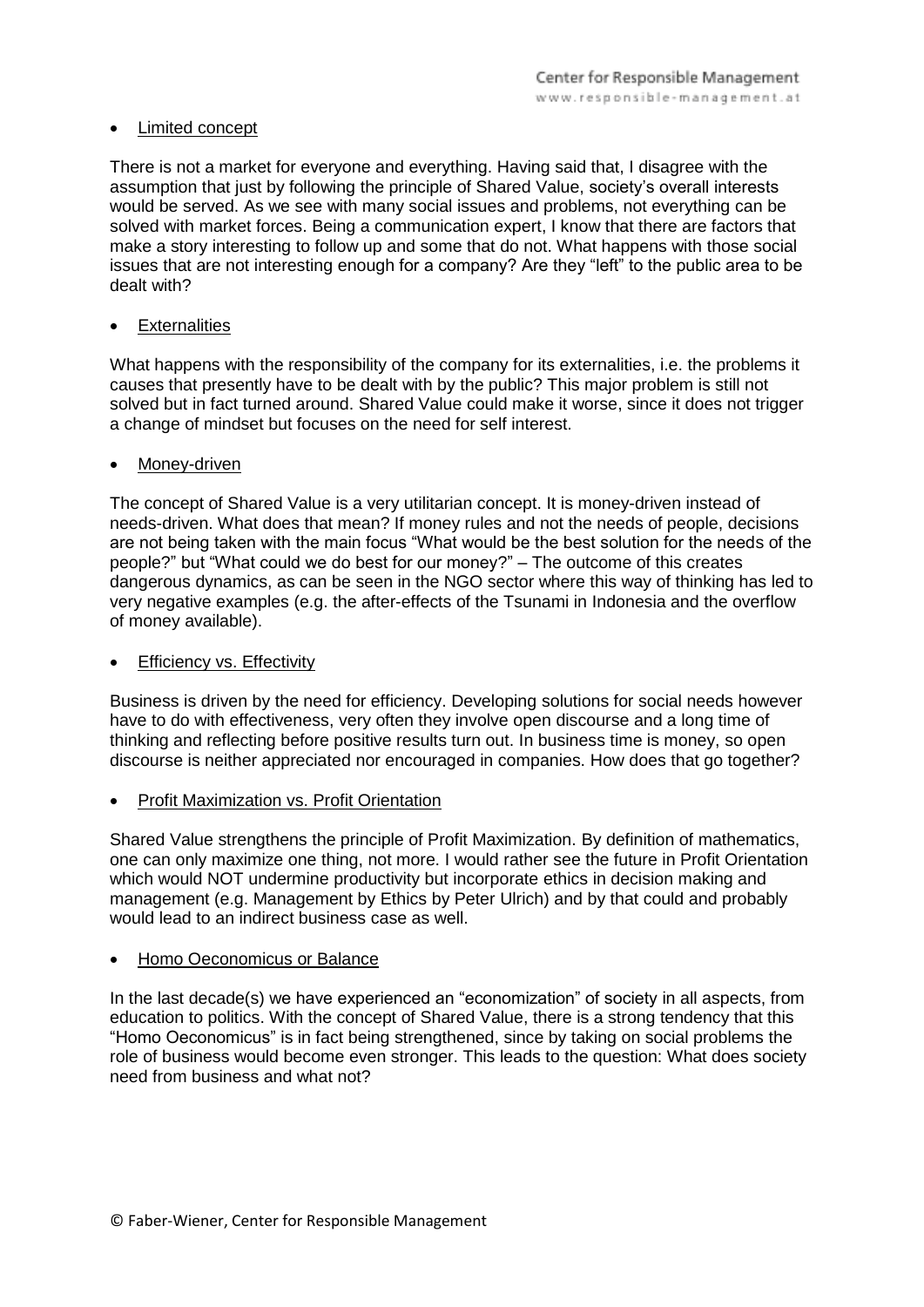There is a reason why we have three different sectors that form society: Politics, Economy and Civil Society. All three are needed, all three have to be in balance with the others (see Fig. 1 and 2).



# **CONCLUSIONS**

 $\overline{\phantom{a}}$ 

#### Keep sectors in balance

For the future it is crucial to keep the three sectors of society in balance: to keep the civil society active and independent (which it is not in most cases, it depends more and more on sponsoring of companies or public funds) and to have transparent mechanisms for power and control.

For that we need active governments that do not prevent but "outbalance" the Business Thinking<sup>4</sup>. Nowhere in history business has been able to prevent or even control itself from bad dynamics – it needs regulation, but it has to be regulated properly.

Different business education and "out of the box-thinking"

I agree with Kramer and Porter that managers have limited understanding of social and environmental issues. However, the solution to that problem is not the continuation of this rather sad situation and the use of this mindset in order to make markets out of social issues - the most important approach would be to install rapid changes in business education and through that trigger a change of mindset.

I presently make an MBA and a Master in Ethics and Responsibility Management, and doing both courses – as well as being a lecturer since 15 years myself - I see the crucial importance to integrate Ethics and Responsibility Thinking in MBA and other economic studies.

In times of globalization and unlimited communication, combined with a serious innovation problem that the "developed" world, especially Europe is facing, such a wider and "out of the box"-thinking is desperately needed.

 $4$  E.g. with the creation of incentives such as the creation of the "Rare Disease Act of 2002" that encouraged R+D for orphan diseases in the USA.

<sup>©</sup> Faber-Wiener, Center for Responsible Management